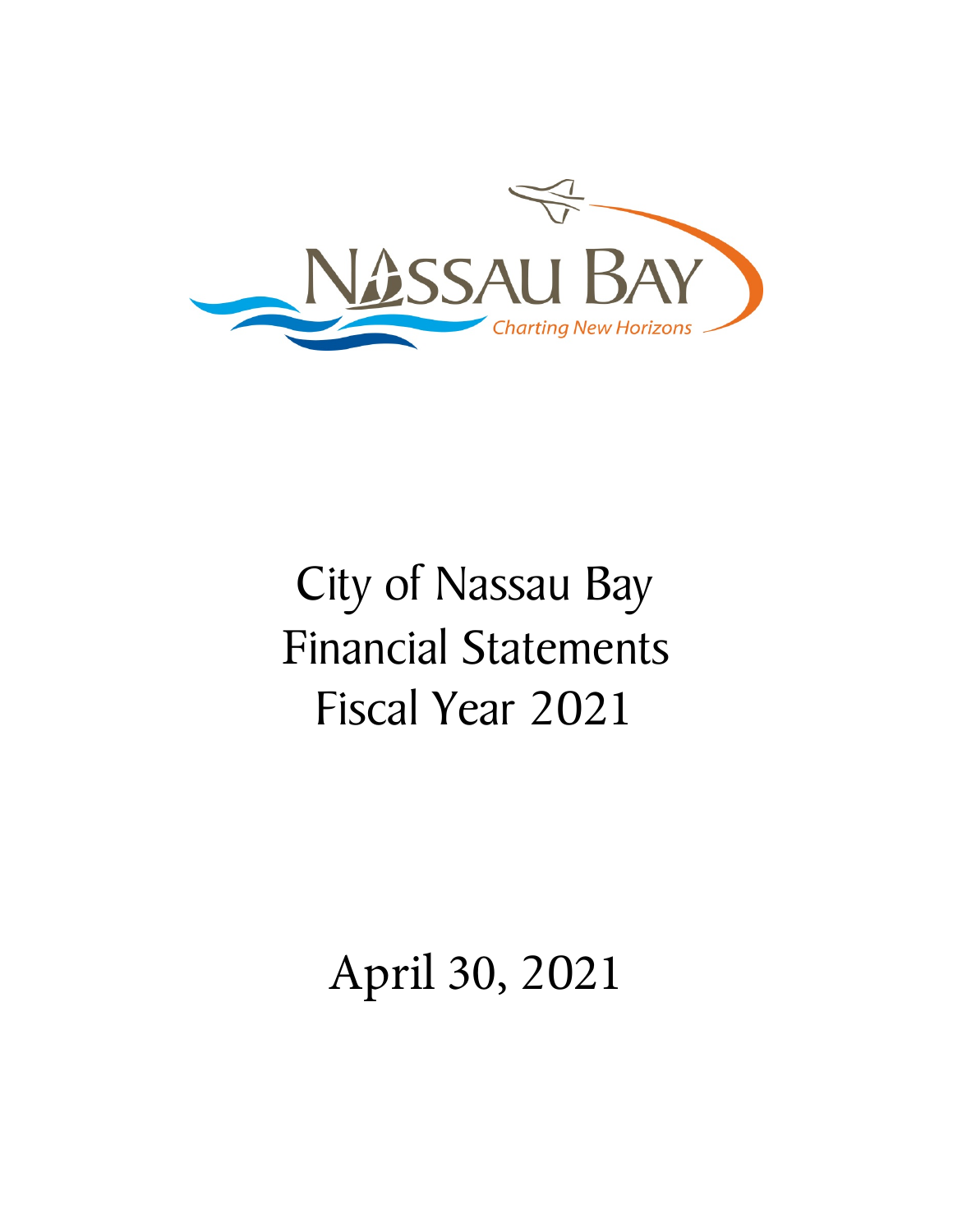#### **City of Nassau Bay Fiscal Year 2021 Summary Financial Report**

**April-2021 (58% of the fiscal year completed)**

|                                                                                | <b>FY21</b>   | <b>FY21</b>   |       | Percent         | 5-Year Avg   |
|--------------------------------------------------------------------------------|---------------|---------------|-------|-----------------|--------------|
|                                                                                | Adopted       | 12 Month      |       | <b>Received</b> | <b>April</b> |
| No. Department                                                                 | <b>Budget</b> | <b>Actual</b> |       | or Spent        | each year    |
| <b>General Fund Revenue:</b>                                                   |               |               |       |                 |              |
| <b>Property Taxes</b>                                                          | 3,898,620     | 4,807,548 *   |       | 123%            | 125%         |
| <b>Franchise Fees</b>                                                          | 440,000       | 195,435       |       | 44%             | 40%          |
| <b>Sales Taxes</b>                                                             | 510,000       | 241,899       |       | 47%             | 43%          |
| Permits and Fees                                                               | 173,100       | 185,449       |       | 107%            | 57%          |
| Fines                                                                          | 85,620        | 60,657        |       | 71%             | 55%          |
| <b>Ambulance Fees</b>                                                          | 309,200       | 206,410       |       | 67%             | 64%          |
| <b>Other Revenue</b>                                                           | 377,440       | 249,333       | $***$ | 66%             | 48%          |
| <b>Insurance Claims &amp; Rebates</b>                                          | 3,000         |               |       | 0%              | 11%          |
| Interest on Investments                                                        | 4,000         | 15,720        |       | 393%            | 63%          |
| From Other Funds                                                               | 149,960       | 74,980        |       | 50%             | 50%          |
| <b>Total Current Revenue</b>                                                   | 5,950,940     | 6,037,431     |       | 101%            | 93%          |
| Transfers (To) From                                                            |               |               |       | 0%              | 0%           |
| Equity                                                                         | 707,470       |               |       | 0%              | 0%           |
| <b>Total Revenue Budget</b>                                                    | 6,658,410     | 6,037,431     |       | 91%             | 86%          |
| *Includes RDA Property Tax Revenue (Budget 1.037M)                             |               |               |       |                 |              |
| **9% of the Other Revenue line item is related to Cares Act Reimbursements 21K |               |               |       |                 |              |
| <b>General Fund Department Expenditures:</b>                                   |               |               |       |                 |              |
| 1 General & Administrative                                                     | 1,580,820     | 863,085       |       | 55%             | 52%          |
| 2 Building Department                                                          | 312,880       | 113,449       |       | 36%             | 53%          |
| 3 Emergency Management                                                         | 134,840       | 27,214        |       | 20%             | 47%          |
| 4 Fire Department                                                              | 347,700       | 176,123       |       | 51%             | 52%          |
| 5 Public Works                                                                 | 468,620       | 244,126       |       | 52%             | 50%          |
| 6 Parks and Recreation                                                         | 452,280       | 202,401       |       | 45%             | 50%          |
| 7 Police Department                                                            | 1,661,290     | 924,993       |       | 56%             | 51%          |
| 8 Sanitation & Recycling                                                       | 243,210       | 121,421       |       | 50%             | 50%          |
| 9 Animal Control                                                               | 33,980        | 17,908        |       | 53%             | 52%          |
| 10 Contingency                                                                 | 90,000        | 70,683        | ***   | 79%             | 35%          |
| 11 Information Services                                                        | 364,650       | 238,234       |       | 65%             | 55%          |
| 12 Municipal Court                                                             | 93,850        | 58,520        |       | 62%             | 54%          |
| 13 Emergency Medical Service                                                   | 582,380       | 316,000       |       | 54%             | 54%          |
| 14 Fire Marshal                                                                | 68,310        | 22,582        |       | 33%             | 39%          |
| 15 Planning & Development                                                      | 1,000         | 1,748         |       | 175%            | 31%          |
| 17 Conference Center                                                           | 222,600       | 115,505       |       | 52%             | 51%          |
| <b>Total General Fund Expenditures</b>                                         | 6,658,410     | 3,513,993     |       | 53%             | 50%          |
| *** 50% of the Contingency line item is related to COVID 35K                   |               |               |       |                 |              |
| <b>Water &amp; Sewer Fund Revenue:</b>                                         |               |               |       |                 |              |
| <b>Water Sales</b>                                                             | 1,189,100     | 512,980       |       | 43%             | 43%          |
| Sewer Charges                                                                  | 1,153,160     | 487,453       |       | 42%             | 42%          |
| <b>Other Charges</b>                                                           | 921,300       | 3,464,429     | ****  | 376%            | 51%          |
| <b>Total Current Revenue</b>                                                   | 3,263,560     | 4,464,862     |       | 137%            | 43%          |
| Equity                                                                         | (155, 640)    |               |       | 0%              | 0%           |
| <b>Total W&amp;S Revenue Budget</b>                                            | 3,107,920     | 4,464,862     |       | 144%            | 36%          |
| **** 3M TX Waterworks & Sewer System Revenue Bonds, Series 2020                |               |               |       |                 |              |
| <b>W&amp;S Fund Department Expenditures:</b>                                   |               |               |       |                 |              |
| 1 General & Administrative - Water & Sewer                                     | 1,352,420     | 745,902       |       | 55%             | 52%          |
| 2 Water Department                                                             | 869,730       | 312,875       |       | 36%             | 36%          |
| 3 Sewer Department                                                             | 694,500       | 190,768       |       | 27%             | 37%          |
| 4 Debt Service & Depreciation                                                  | 191,270       | 215,022 ***** |       | 112%            | 74%          |
| <b>Total W&amp;S Fund Expenditures</b>                                         | 3,107,920     | 1,464,567     |       | 47%             | 47%          |
|                                                                                |               |               |       |                 |              |

*\*\*\*\*\*26% of the Debt Service & Depreciation line item is related to Revenue Bond Issuance Costs 57K*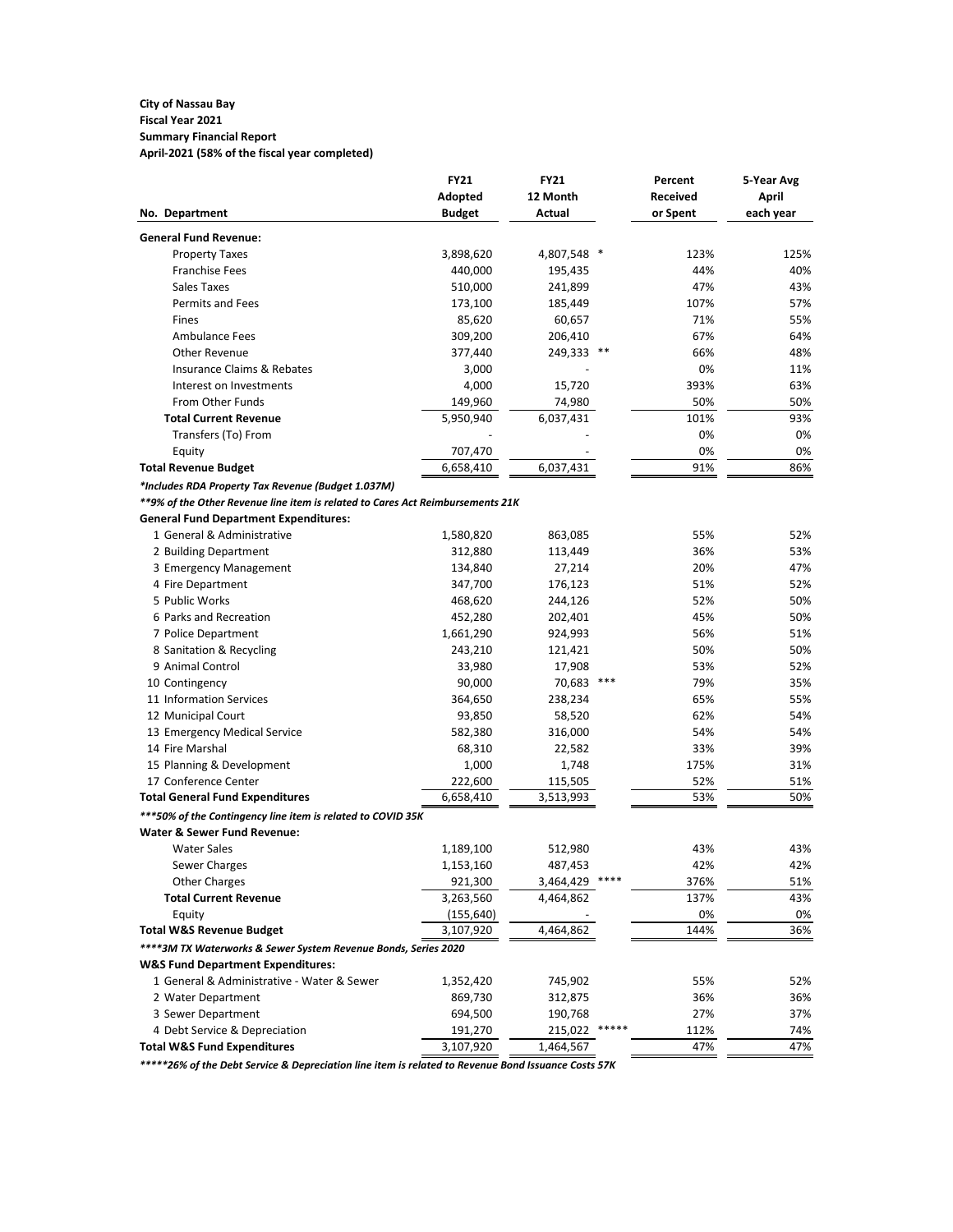## **City of Nassau Bay**

# **Fiscal Year 2021**

**Summary Financial Report April-2021 (58% of the fiscal year completed)**

|                                   | <b>FY21</b>   | <b>FY21</b> | Percent         | 5-Year Avg   |
|-----------------------------------|---------------|-------------|-----------------|--------------|
|                                   | Adopted       | 12 Month    | <b>Received</b> | <b>April</b> |
| No. Department                    | <b>Budget</b> | Actual      | or Spent        | each year    |
| <b>Debt Service Fund - 04</b>     |               |             |                 |              |
| Total Revenue + Equity            | 730,200       | 410,465     | 56%             | 69%          |
| <b>Total Expenditures</b>         | 730,200       | 671,319     | 92%             | 91%          |
| <b>Tourism Fund - 06</b>          |               |             |                 |              |
| Total Revenue + Equity            | 996,500       | 207,634     | 21%             | 38%          |
| <b>Total Expenditures</b>         | 996,500       | 247,414     | 25%             | 28%          |
| Special Revenue & Grant Fund - 07 |               |             |                 |              |
| Total Revenue + Equity            | 2,217,700     | 894,647     | 40%             | 68%          |
| <b>Total Expenditures</b>         | 2,217,700     | 1,009,166   | 46%             | 36%          |
| <b>Street Sales Tax Fund - 10</b> |               |             |                 |              |
| Total Revenue + Equity            | 310,000       | 62,580      | 20%             | 18%          |
| <b>Total Expenditures</b>         | 310,000       | 15,101      | 5%              | 18%          |
| <b>Capital Projects Fund - 09</b> |               |             |                 |              |
| Total Revenue + Equity            | 488,630       | 129,536     | 27%             | 63%          |
| <b>Total Expenditures</b>         | 488,630       | 177,078     | 36%             | 42%          |
| <b>Total Nassau Bay Budget</b>    | 14,509,360    | 7,098,638   | 49%             | 46%          |

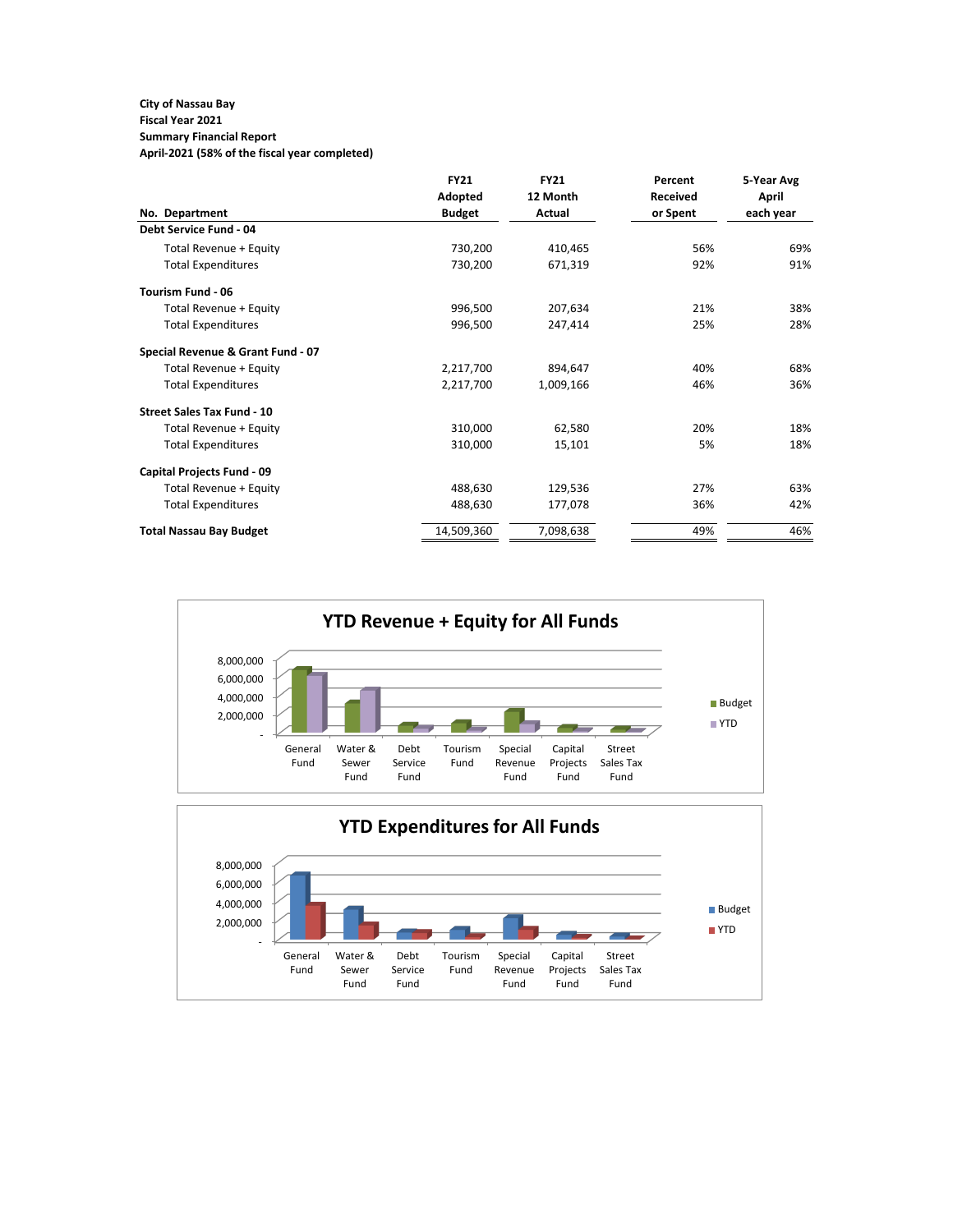## **City of Nassau Bay Fiscal Year 2021 Summary Financial Report April-2021 (58% of the fiscal year completed)**

|                                                                              | <b>FY21</b>        | <b>FY21</b>   | Percent         | 5-Year Avg   |
|------------------------------------------------------------------------------|--------------------|---------------|-----------------|--------------|
|                                                                              | <b>Adopted</b>     | 12 Month      | <b>Received</b> | <b>April</b> |
| No. Department                                                               | <b>Budget</b>      | <b>Actual</b> | or Spent        | each year    |
|                                                                              |                    |               |                 |              |
| <b>Combined Operating Funds Report:</b><br><b>Operating Revenue:</b>         |                    |               |                 |              |
| <b>General Fund</b>                                                          | 5,950,940          | 6,037,431     | 101%            | 93%          |
| Water & Sewer Fund                                                           | 3,263,560          | 4,464,862     | 137%            | 43%          |
| <b>Tourism Fund</b>                                                          | 454,000            | 207,634       | 46%             | 55%          |
| Special Revenue Fund                                                         | 2,108,310          | 894,647       | 42%             | 62%          |
| <b>Total Revenue</b>                                                         | 11,776,810         | 11,604,574    | 99%             | 80%          |
| (Increase)/Decrease in Balance Forward Yr/Yr                                 |                    |               |                 |              |
| <b>General Fund</b>                                                          | 707,470            |               | 0%              | 0%           |
| Water & Sewer Fund                                                           | (155, 640)         |               | 0%              | 0%           |
| <b>Tourism Fund</b>                                                          |                    |               |                 | 0%           |
|                                                                              | 542,500            |               | 0%<br>0%        | 0%           |
| Special Revenue Fund<br><b>Total Balance Forward</b>                         | 109,390            |               | 0%              | 0%           |
|                                                                              | 1,203,720          |               |                 |              |
| <b>Total Operating Rev &amp; Bal Forward</b>                                 | 12,980,530         | 11,604,574    | 89%             | 67%          |
| <b>Operating Expenditures:</b>                                               |                    |               |                 |              |
| <b>General Fund</b>                                                          | 6,658,410          | 3,513,993     | 53%             | 50%          |
| Water & Sewer Fund                                                           | 3,107,920          | 1,464,567     | 47%             | 47%          |
| <b>Tourism Fund</b>                                                          | 996,500            | 247,414       | 25%             | 28%          |
| Special Revenue Fund                                                         | 2,217,700          | 1,009,166     | 46%             | 36%          |
| <b>Total Operating Expenditures</b>                                          | 12,980,530         | 6,235,140     | 48%             | 45%          |
|                                                                              |                    |               |                 |              |
| <b>Combined Capital Assets Funds:</b>                                        |                    |               |                 |              |
| <b>Capital Assets Funds Revenue:</b>                                         |                    |               |                 |              |
| Debt Service Fund                                                            | 697,130            | 410,465       | 59%             | 70%          |
| Sales Tax Streets Fund                                                       | 128,000            | 62,580        | 49%             | 49%          |
| Capital Projects Fund                                                        | 147,140            | 129,536       | 88%             | 92%          |
| <b>Total</b>                                                                 | 972,270            | 602,582       | 62%             | 80%          |
| (Increase)/Decrease in Balance Forward Yr/Yr                                 |                    |               |                 |              |
| Debt Service Fund                                                            | 33,070             |               | 0%              | 0%           |
| Sales Tax Streets Fund                                                       | 182,000            |               | 0%              | 0%           |
| Capital Projects Fund                                                        | 341,490            |               | 0%              | 0%           |
| <b>Total Balance Forward</b>                                                 | 556,560            |               | 0%              | 0%           |
|                                                                              |                    |               |                 |              |
| <b>Total Capital Assets Funds Revenue</b>                                    | 1,528,830          | 602,582       | 39%             | 58%          |
| <b>Capital Assets Funds Expenditures:</b>                                    |                    |               |                 |              |
| Debt Service Fund                                                            | 730,200            | 671,319       | 92%             | 91%          |
| Sales Tax Streets Fund                                                       | 310,000            | 15,101        | 5%              | 18%          |
| Capital Projects Fund                                                        | 488,630            | 177,078       | 36%             | 42%          |
| <b>Total Capital Assets Expenditures</b>                                     | 1,528,830          | 863,498       | 56%             | 52%          |
| <b>Total Nassau Bay Budget</b>                                               | 14,509,360         | 7,098,638     | 49%             | 46%          |
| <b>End of Year Reserves - Budget</b>                                         | <b>Operating</b>   |               |                 |              |
| <b>General Fund</b>                                                          | 1,684,051          |               |                 |              |
| Water & Sewer Fund                                                           | 862,007            |               |                 |              |
| <b>Tourism Fund</b>                                                          | 946,853            |               |                 |              |
|                                                                              | 43,834             |               |                 |              |
| Special Revenue Fund<br><b>Total Operating End of Year Reserves - Budget</b> | 3,536,745          |               |                 |              |
|                                                                              |                    |               |                 |              |
| <b>End of Year Reserves - Budget</b><br>Debt Service Fund                    | Capital<br>122,423 |               |                 |              |
| Sales Tax Streets Fund                                                       | 557,172            |               |                 |              |
|                                                                              |                    |               |                 |              |
| Capital Projects Fund                                                        | 35,037             |               |                 |              |
| <b>Total Capital End of Year Reserves - Budget</b>                           | 714,632            |               |                 |              |
| <b>Total End of Year Reserves - Budget</b>                                   | 4,251,377          |               |                 |              |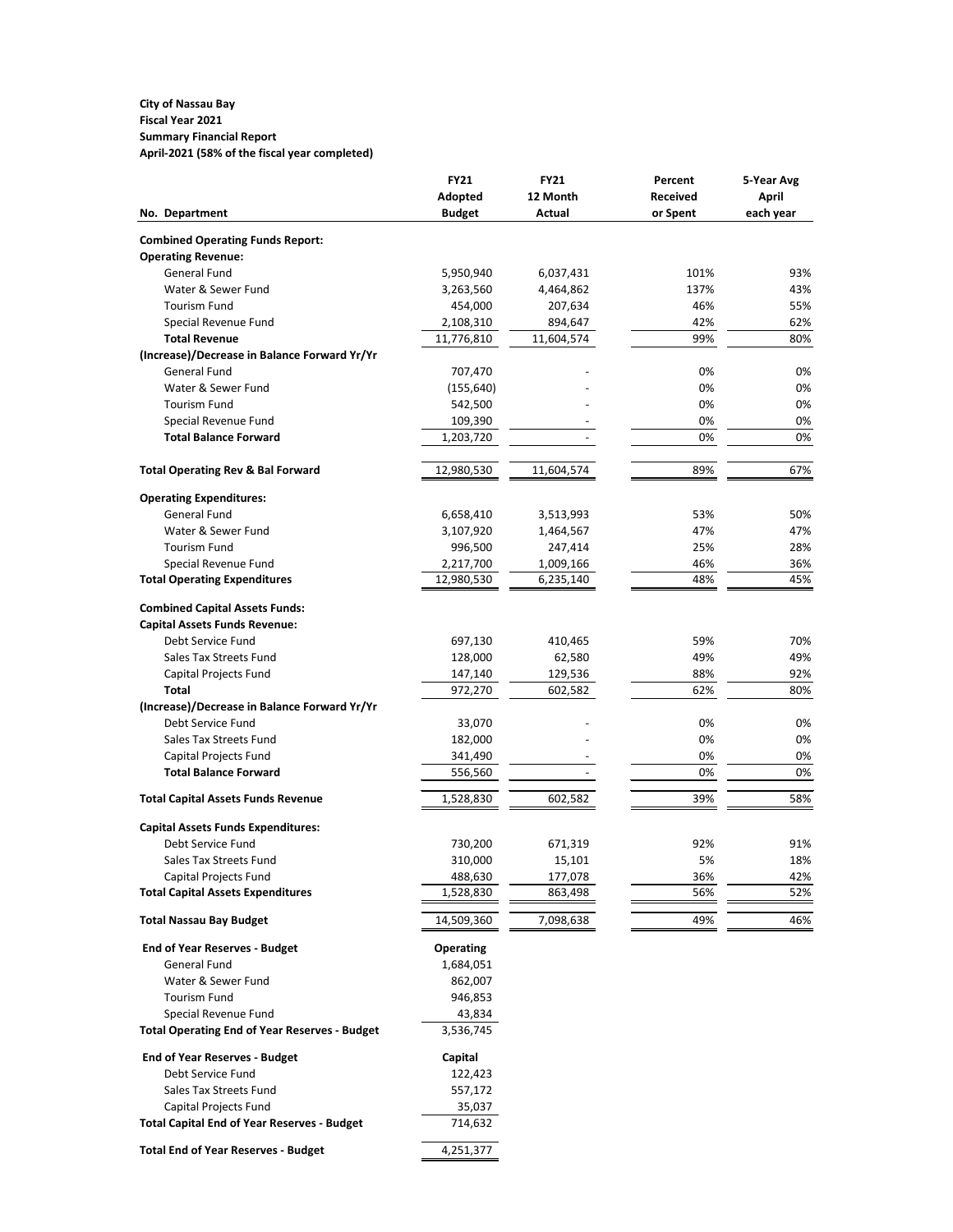| Fund                       | <b>Investments</b><br>4/1/2021 |                           | <b>Additions</b>         | <b>Interest</b>                | <b>Withdrawals</b>             | <b>Investments</b><br>04/30/2021 |
|----------------------------|--------------------------------|---------------------------|--------------------------|--------------------------------|--------------------------------|----------------------------------|
| General Fund               | \$<br>6,089.90                 | \$                        | $\overline{\phantom{a}}$ | \$<br>$\overline{\phantom{0}}$ | \$<br>$\blacksquare$           | \$<br>6,089.90                   |
| Water & Sewer Fund         | \$<br>1,007.82                 | \$                        |                          | \$<br>$\overline{\phantom{0}}$ | \$<br>$\overline{\phantom{a}}$ | \$<br>1,007.82                   |
| Debt Service Fund          | \$<br>93.47                    | \$                        | ٠                        | \$<br>٠                        | \$<br>$\blacksquare$           | \$<br>93.47                      |
| <b>Tourism Fund</b>        | \$<br>91.63                    | \$                        | $\overline{a}$           | \$<br>٠                        | \$<br>$\blacksquare$           | \$<br>91.63                      |
| Special Rev. & Grants      | \$<br>2.64                     | \$                        | $\blacksquare$           | \$<br>٠                        | \$<br>$\blacksquare$           | \$<br>2.64                       |
| Capital Projects Fund      | \$<br>102.51                   | \$                        | $\blacksquare$           | \$<br>٠                        | \$<br>$\blacksquare$           | \$<br>102.51                     |
| <b>Street Sales Tax</b>    | \$<br>21.76                    | \$                        | $\overline{\phantom{a}}$ | \$<br>$\overline{\phantom{0}}$ | \$<br>$\overline{a}$           | \$<br>21.76                      |
| Sub-Total                  | \$<br>7,409.73                 |                           |                          | \$<br>۰                        | \$                             | \$<br>7,409.73                   |
| Nassau Bay Economic        |                                |                           |                          |                                |                                |                                  |
| Development Corporation    | \$<br>263,329.55               | \$                        | 20,591.39                | \$<br>3.04                     | \$<br>$\blacksquare$           | \$<br>283,923.98                 |
| TWDB 2020 Escrow           | \$<br>2,615,407.67             | \$                        | $\overline{\phantom{0}}$ | \$<br>28.96                    | \$<br>$\blacksquare$           | \$<br>2,615,436.63               |
| TIRZ Revenue - RDA Equity  | \$<br>$\overline{a}$           | \$                        |                          | \$                             | \$<br>$\overline{a}$           | \$                               |
| Sub-Total                  | \$<br>2,878,737.22             | \$                        | 20,591.39                | \$<br>32.00                    | \$                             | \$<br>2,899,360.61               |
| <b>TexPool Grand Total</b> | \$<br>2,886,146.95             | $\boldsymbol{\mathsf{s}}$ | 20,591.39                | \$<br>32.00                    | \$                             | \$<br>2,906,770.34               |

#### **TexPool Investments**

Texpool's weighted average maturity (\*) was 29 days and the average interest rate was .0135%.

*(\*) TexPool WAM Days (2) To arrive at weighted average maturity, the maturity of floating rate and variable rate securities was deemed to be the final maturity of such securities.*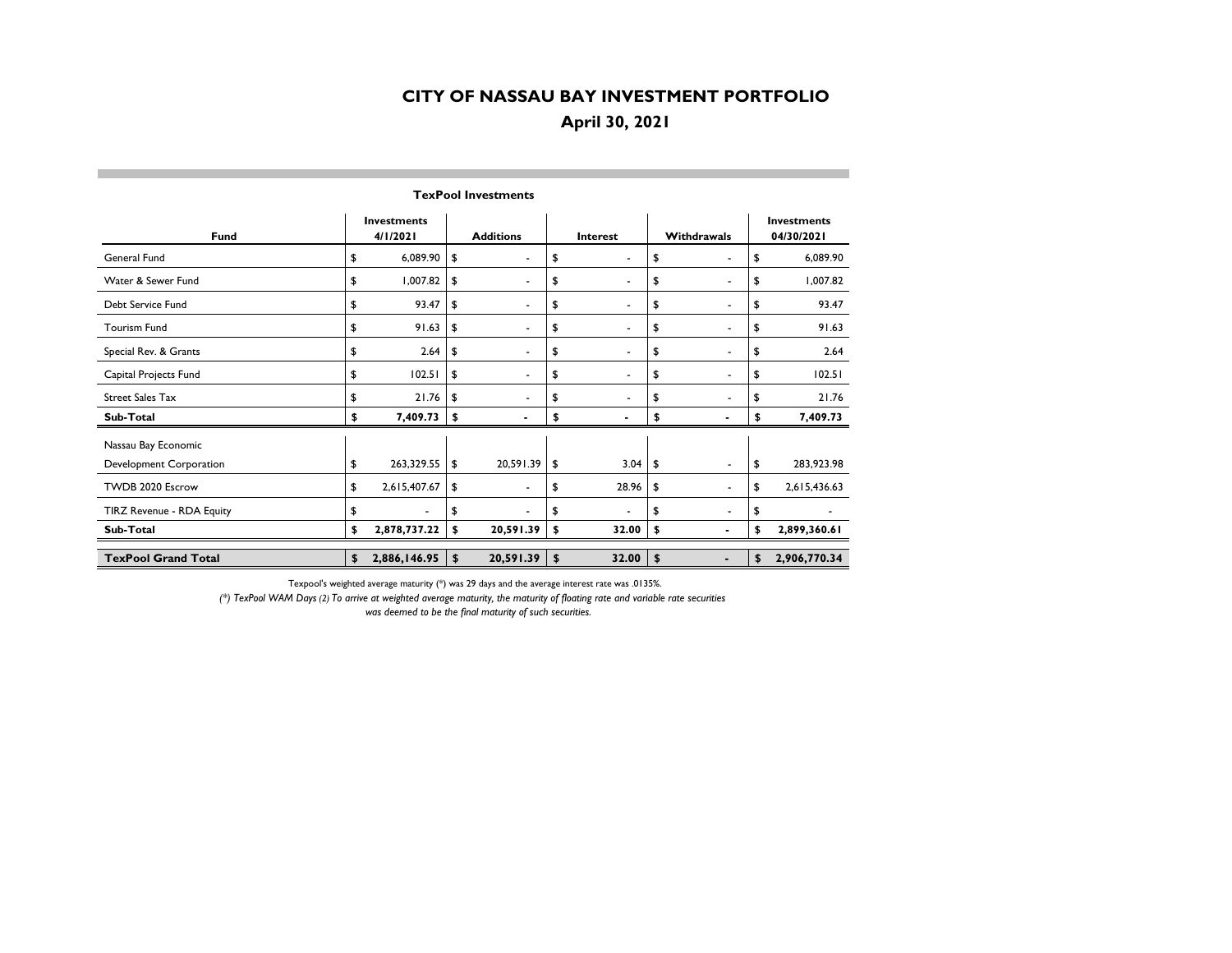| Fund                      | <b>Investments</b><br>4/1/2021 |    | <b>Additions</b>         | Interest             |    | <b>Withdrawals</b>       |    | <b>Investments</b><br>04/30/2021 |
|---------------------------|--------------------------------|----|--------------------------|----------------------|----|--------------------------|----|----------------------------------|
| General Fund              | \$<br>1,241,277.10             | \$ | ٠                        | \$<br>86.78          | \$ | ٠                        |    | 1,241,363.88                     |
| Water & Sewer Fund        | \$<br>142, 168.73              | \$ | ٠                        | \$<br>9.94           | \$ | ٠                        | \$ | 142, 178.67                      |
| Debt Service Fund         | \$<br>I,495.97                 | \$ | $\overline{\phantom{0}}$ | \$<br>0.11           | \$ | ٠                        | \$ | 1,496.08                         |
| <b>Tourism Fund</b>       | \$<br>201,867.83               | \$ | ۰                        | \$<br>14.11          | \$ | ۰                        | \$ | 201,881.94                       |
| Special Rev. & Grants     | \$<br>$\sim$                   | \$ | $\blacksquare$           | \$<br>$\blacksquare$ | \$ | ۰                        | \$ |                                  |
| Capital Projects Fund     | \$<br>36,546.75                | \$ | ٠                        | \$<br>2.55           | \$ | $\overline{\phantom{0}}$ | \$ | 36,549.30                        |
| <b>Street Sales Tax</b>   | \$<br>78,362.64                | \$ | $\blacksquare$           | \$<br>5.48           | \$ | ٠                        | \$ | 78,368.12                        |
| Sub-Total                 | \$<br>1,701,719.02             | \$ |                          | \$<br>118.97         | \$ |                          | \$ | 1,701,837.99                     |
| Nassau Bay Economic       |                                |    |                          |                      |    |                          |    |                                  |
| Development Corporation   | \$<br>$\blacksquare$           | \$ | ٠                        | \$<br>۰.             | \$ |                          | \$ |                                  |
| Nassau Bay Tax Increment  |                                |    |                          |                      |    |                          |    |                                  |
| Reinvestment Zone No. I   | \$<br>$\blacksquare$           | \$ | $\blacksquare$           | \$<br>٠              | \$ | ٠                        | \$ |                                  |
| TIRZ Revenue - RDA Equity | \$                             | \$ | ٠                        | \$<br>۰              | \$ | ۰                        | \$ |                                  |
| Sub-Total                 | \$                             |    |                          | \$                   | \$ |                          |    |                                  |
|                           |                                |    |                          |                      |    |                          |    |                                  |
| <b>Logic Grand Total</b>  | \$<br>1,701,719.02             | \$ |                          | \$<br>118.97         | \$ |                          | \$ | 1,701,837.99                     |

**Logic Investments**

Logic's weighted average maturity (\*) was 56 days and the average interest rate was .0851%.

*(\*) Logic WAM Days To arrive at weighted average maturity, the maturity of floating rate and variable rate securities was deemed to be the final maturity of such securities.*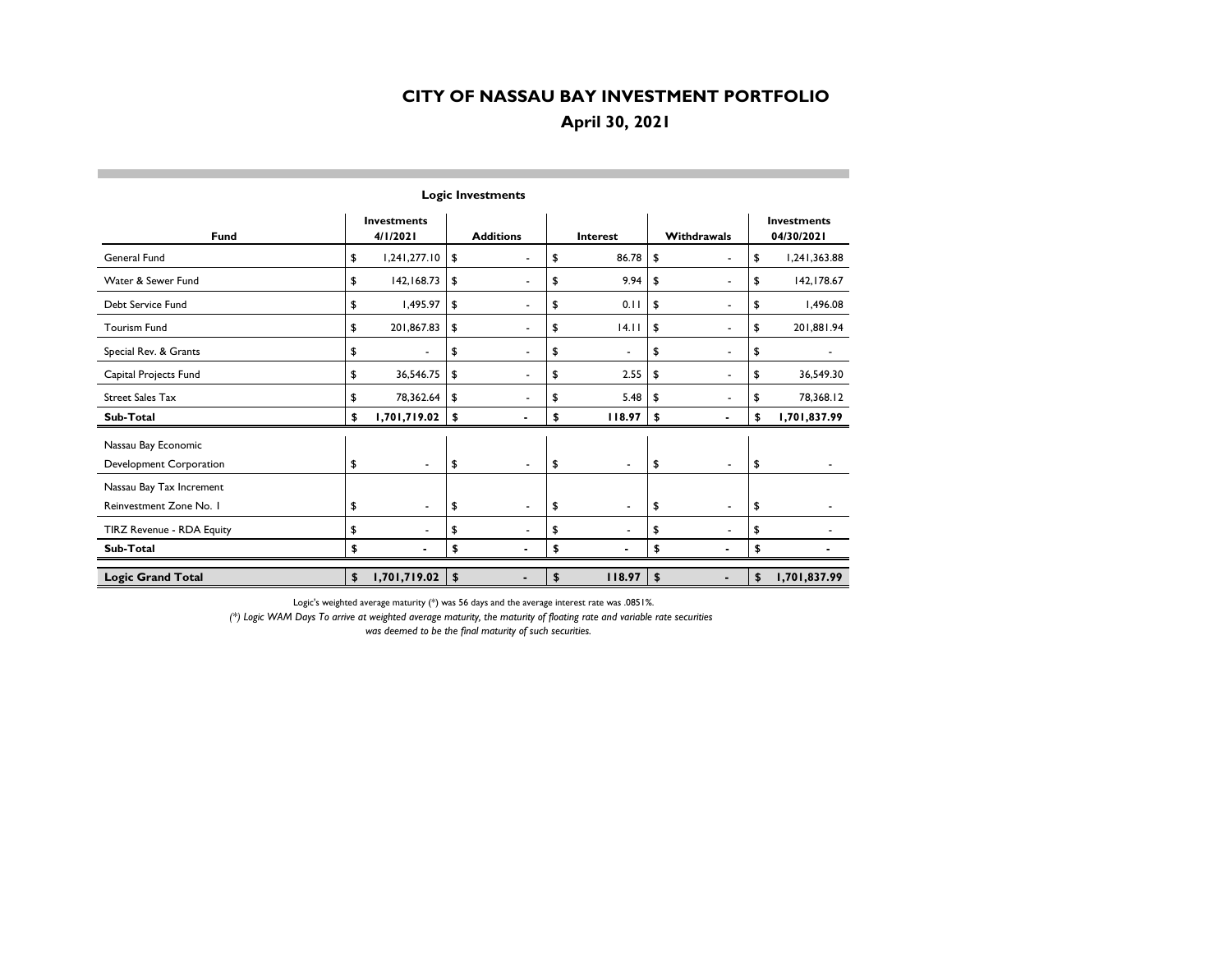#### **Allegiance Bank - DDA & Grant**

DDA Minimum Balance - Qualifies the City for a 1.00 earnings credit on account analysis fees

| <b>DDA</b>             | 400,000.00 |
|------------------------|------------|
| <b>Elevation Grant</b> | \$         |

#### **Allegiance Bank - MMA**

| Interest Rate 0.50%                                 |                    |                          |                                  |                |    |                |         |                |    |                 |  |  |  |
|-----------------------------------------------------|--------------------|--------------------------|----------------------------------|----------------|----|----------------|---------|----------------|----|-----------------|--|--|--|
| Fund                                                | <b>Investments</b> |                          | <b>Investments</b><br>04/30/2021 |                |    |                |         |                |    |                 |  |  |  |
| General Fund                                        | \$                 | 3,324,235.50             | \$                               | $\blacksquare$ | \$ | 1,344.06       | \$      | 210,506.38     | \$ | 3, 115, 073. 18 |  |  |  |
| Water & Sewer Fund                                  | \$                 | 1,253,577.10             | \$                               | 70,608.10      | \$ | 516.14         | \$      | ۰              | \$ | 1,324,701.34    |  |  |  |
| Debt Service Fund                                   | \$                 | 51.57                    | \$                               |                | \$ | 0.02           | \$      | ۰              | \$ | 51.59           |  |  |  |
| <b>Tourism Fund</b>                                 | \$                 | 369,259.51               | \$                               | 39,284.68      | \$ | 152.29         | \$      |                | \$ | 408,696.48      |  |  |  |
| Special Rev. & Grants                               | \$                 | 30.27                    | \$                               | $\blacksquare$ | \$ | 0.01           | \$      | ۰              | \$ | 30.28           |  |  |  |
| Capital Projects Fund                               | \$                 | 348,931.64               | \$                               | $\blacksquare$ |    | 143.28         | \$      | 8,441.11       | \$ | 340,633.81      |  |  |  |
| <b>Street Sales Tax</b>                             | \$                 | 719,525.14               | \$                               | 9,054.71       | \$ | 295.82         | \$      | ٠              | \$ | 728.875.67      |  |  |  |
| Sub-Total                                           | \$                 | 6,015,610.73             | \$                               | 118,947.49     | \$ | 2,451.62       | \$      | 218,947.49     | \$ | 5,918,062.35    |  |  |  |
| Nassau Bay Economic<br>Development Corporation      | \$                 | $\overline{\phantom{a}}$ | \$                               | $\blacksquare$ | \$ | $\blacksquare$ | \$      | $\blacksquare$ | \$ |                 |  |  |  |
| Nassau Bay Tax Increment<br>Reinvestment Zone No. I | \$                 | $\blacksquare$           | \$                               | $\blacksquare$ | \$ | $\blacksquare$ | \$      | $\blacksquare$ | \$ |                 |  |  |  |
| TIRZ Revenue - RDA Equity                           | \$                 |                          | \$                               |                | \$ | ٠              | \$      | ۰              | \$ |                 |  |  |  |
| Sub-Total                                           | \$                 |                          | \$                               |                | \$ |                | \$<br>٠ |                |    | \$              |  |  |  |
| <b>MMA Grand Total</b>                              | \$                 | 6,015,610.73             | \$                               | 118,947.49     | \$ | 2,451.62       | \$      | 218,947.49     | \$ | 5,918,062.35    |  |  |  |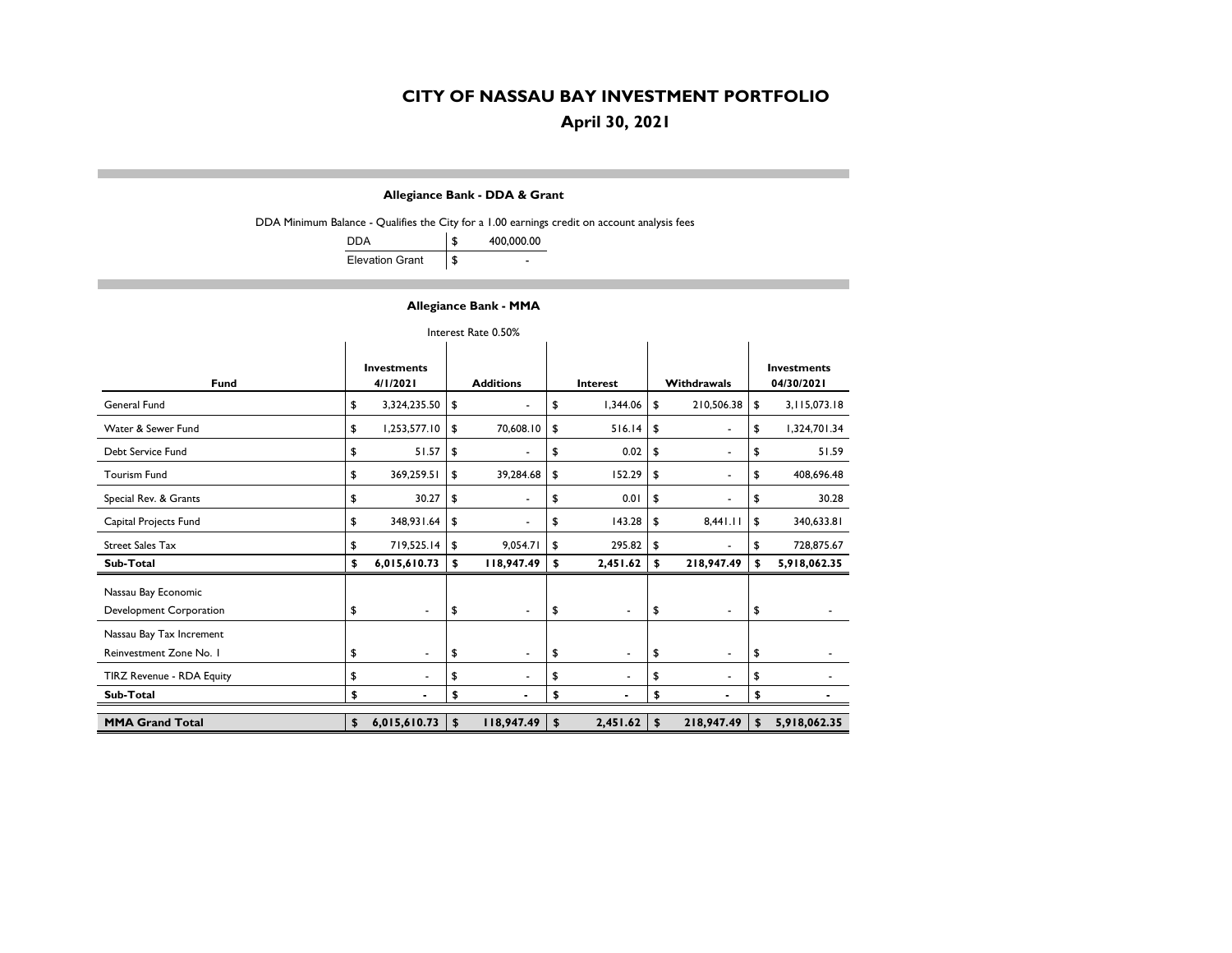#### **Allegiance Bank - Int. Bearing Sweep Acct.**

| Sweep Account to collect all excess over \$400,000 minimum in DDA |            |  |
|-------------------------------------------------------------------|------------|--|
| Weighted Average   \$                                             | 113,458.29 |  |
| Ending Balance as of $04/30/2021$   \$                            | 109.492.50 |  |
| Interest Rate                                                     | 0.20%      |  |
| Interest Earned   \$                                              | 18.65      |  |

|                           | <b>Investments</b> |             | <b>Investments</b> |
|---------------------------|--------------------|-------------|--------------------|
| Fund                      | 4/1/2021           | Interest    | 04/30/2021         |
| General Fund              | \$                 | \$          | \$                 |
| Water & Sewer Fund        | \$                 | \$          | \$                 |
| Debt Service Fund         | \$                 | \$          | \$                 |
| <b>Tourism Fund</b>       | \$<br>97,486.22    | \$<br>18.65 | \$<br>109,492.50   |
| Special Rev. & Grants     | \$                 | \$          | \$                 |
| Capital Projects Fund     | \$                 | \$          | \$                 |
| <b>Street Sales Tax</b>   | \$                 | \$          | \$                 |
| Sub-Total                 | \$<br>97,486.22    | \$<br>18.65 | \$<br>109,492.50   |
| Nassau Bay Economic       |                    |             |                    |
| Development Corporation   | \$                 | \$          | \$                 |
| Nassau Bay Tax Increment  |                    |             |                    |
| Reinvestment Zone No. I   | \$                 | \$          | \$                 |
| TIRZ Revenue - RDA Equity | \$                 | \$          | \$                 |
| Sub-Total                 | \$                 | \$          | \$                 |
| <b>Sweep Grand Total</b>  | \$<br>97,486.22    | \$<br>18.65 | \$<br>109,492.50   |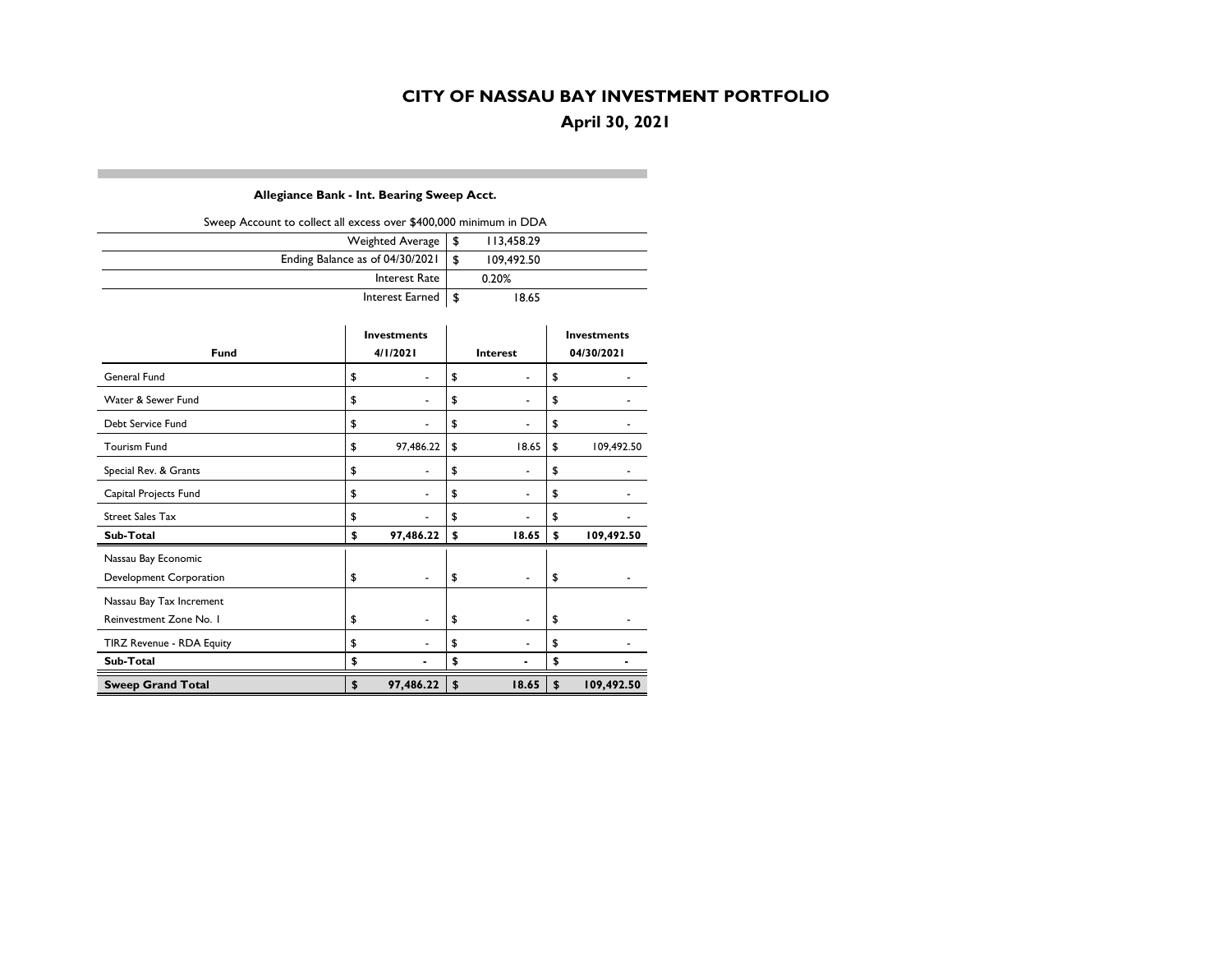|                                            |                                | <b>Certificates of Deposit</b>  |                           |                     |              |                           |                                  |
|--------------------------------------------|--------------------------------|---------------------------------|---------------------------|---------------------|--------------|---------------------------|----------------------------------|
|                                            |                                | General Fund \$                 |                           | 631,598.93          |              |                           |                                  |
|                                            |                                | Tourism Fund \$                 |                           | 242,674.22          |              |                           |                                  |
|                                            |                                | Fed. Gov. Oblig. Fd \$          |                           | 223,604.66          |              |                           |                                  |
|                                            |                                | Total Investments \$            |                           | 1,097,877.81        |              |                           |                                  |
|                                            | <b>Investments</b><br>4/1/2021 | <b>Additions</b>                |                           | Interest            | Withdrawals  |                           | <b>Investments</b><br>04/30/2021 |
| Citibank CD 3yr 3.10% (Gen. Fd.)           | \$<br>191,323.24               | \$<br>$\blacksquare$            | \$                        | 484.11              | \$<br>÷      | \$                        | 191,807.35                       |
| Wells Fargo Bank CD 3yr 3.10% (Gen. Fd.)   | \$<br>190,371.13               | \$                              | \$                        | 484.11              | \$<br>500.25 | \$                        | 190,354.99                       |
| Luana Savings Bank CD 3yr 0.40% (Gen. Fd.) | \$<br>249,354.74               | \$                              | \$                        | 81.86               | \$<br>ä,     | \$                        | 249,436.60                       |
| Ally Bank CD 2yr 2.45% (Tourism Fd.)       | \$<br>242, 190.93              | \$                              | \$                        | 483.29              | \$           | \$                        | 242,674.22                       |
| <b>Total CDAR Investments</b>              | \$<br>873,240.03               | $\mathbf{S}$<br>٠               | $\boldsymbol{\mathsf{s}}$ | 1,533.37            | \$<br>500.25 | $\boldsymbol{\mathsf{s}}$ | 874,273.15                       |
|                                            |                                | <b>CD Maturities By Quarter</b> |                           |                     |              |                           |                                  |
| Citibank                                   |                                | <b>Luana</b>                    |                           | $\blacksquare$ Ally | Wells Fargo  |                           |                                  |
| 450,000.00                                 |                                |                                 |                           |                     |              |                           |                                  |
| 400,000.00                                 |                                |                                 |                           |                     |              |                           |                                  |
| 350,000.00                                 |                                |                                 |                           |                     |              |                           |                                  |
| 300,000.00                                 |                                |                                 |                           |                     |              |                           |                                  |
| 250,000.00                                 |                                |                                 |                           |                     |              |                           |                                  |
| 200,000.00                                 |                                |                                 |                           |                     |              |                           |                                  |
| 150,000.00                                 |                                |                                 |                           |                     |              |                           |                                  |
| 100,000.00<br>50,000.00                    |                                |                                 |                           |                     |              |                           |                                  |
| Q3 FY21                                    |                                | Q2 FY22                         |                           |                     | Q3 FY23      |                           |                                  |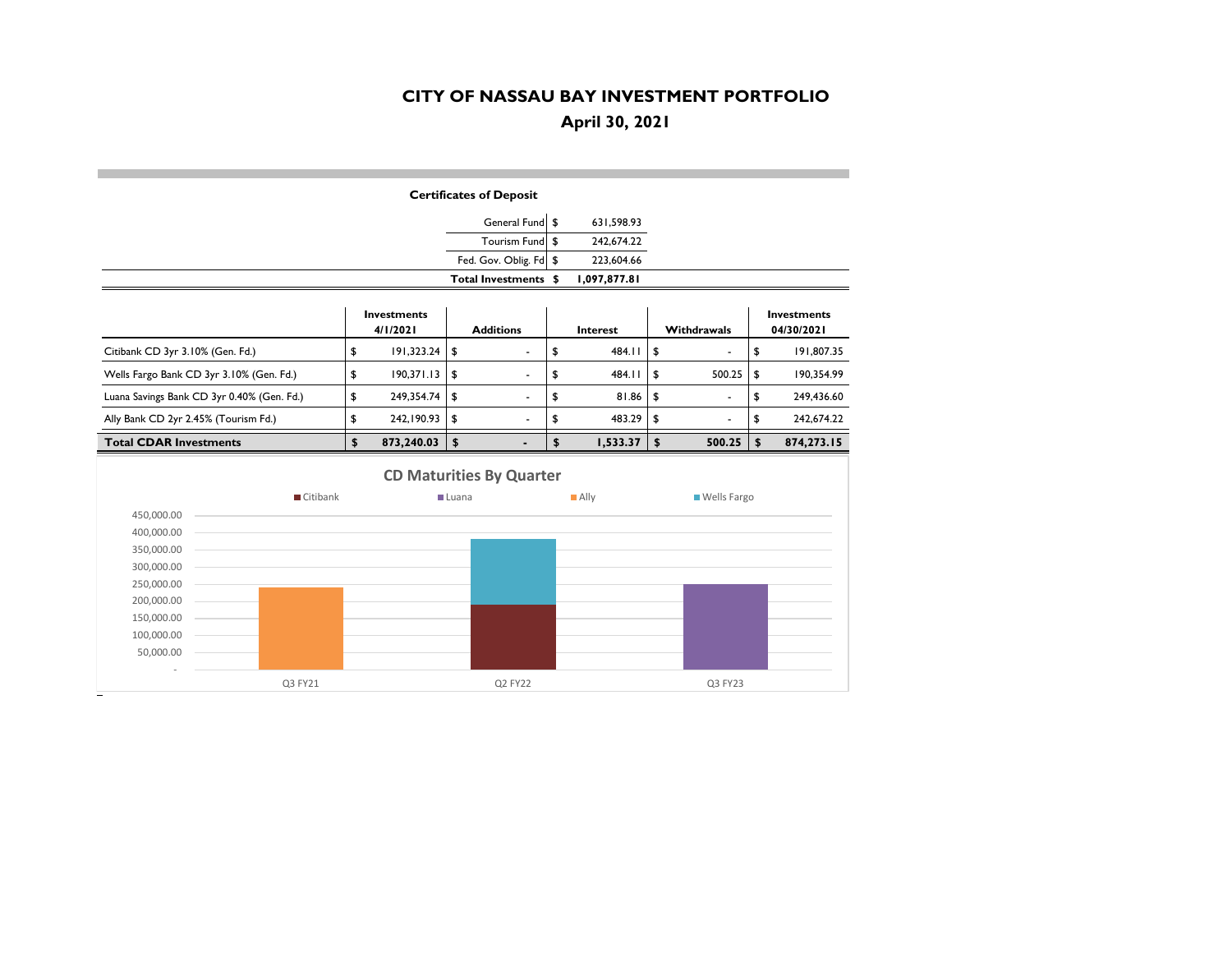#### **Economic Development Corporation**

|                                              | Investments |                  |                          |      |                          |      |                          | Investments |  |  |
|----------------------------------------------|-------------|------------------|--------------------------|------|--------------------------|------|--------------------------|-------------|--|--|
|                                              | 4/1/2021    | <b>Additions</b> |                          |      | Interest                 |      | <b>Withdrawals</b>       | 04/30/2021  |  |  |
| Texpool - EDC - Int. Rate 0.0135%            | 263,329.55  |                  | 20.591.39                | - \$ | 3.04                     | - 56 |                          | 283,923.98  |  |  |
| TCB - EDC BizReward Checking                 | 21.822.45   | ا 1              | $\overline{\phantom{a}}$ |      | $\overline{\phantom{a}}$ |      |                          | 21,822.45   |  |  |
| TCB - EDC BizReward Savings - Int. Rate .37% | 244.102.76  | ا 1              | $\blacksquare$           |      | 70.22                    | l S  | $\overline{\phantom{0}}$ | 244.172.98  |  |  |
| <b>Total EDC Investments</b>                 | 529,254.76  |                  | 20,591.39                |      | 73.26                    |      | -                        | 549,919.41  |  |  |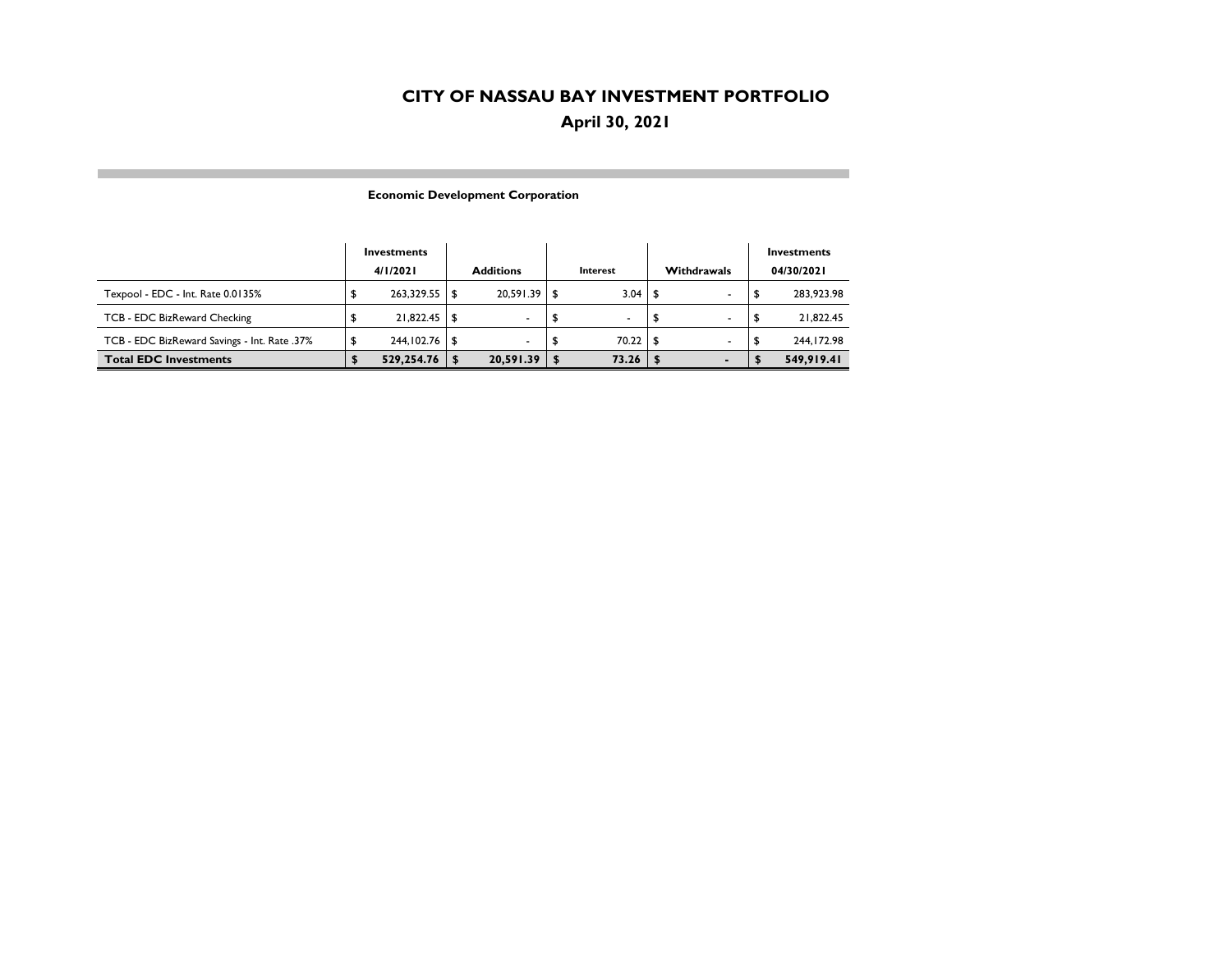#### **Investments Investments 4/1/2021 AdditionsInterest Withdrawals** 04/30/2021 Logic - RDA - Int. Rate .0851% 76,893.78  $\frac{1}{3}$  76,888.41  $\frac{1}{3}$  -  $\frac{1}{3}$  5.37  $\frac{1}{3}$  -  $\frac{1}{3}$  76,893.78 TCB - CD 3yr 1.85% 162,047.47 \$ - \$ 245.94 \$ - \$ 162,293.41 \$ TCB - RDA BizReward Checking 20,403.50 \$ - \$ - \$ - \$ 20,403.50 \$ TCB - RDA BizReward Savings - Int. Rate .35%  $\frac{1}{3}$  143,646.75  $\frac{1}{3}$  -  $\frac{1}{3}$  - 41.32  $\frac{1}{3}$  -  $\frac{41.32}{3}$  -  $\frac{1}{3}$  -  $\frac{1}{3}$  - 143,688.07 **Total RDA Investments 402,986.13 \$ - \$ 292.63 \$ - \$ 403,278.76 \$**

#### **Nassau Bay Redevelopment Authority**